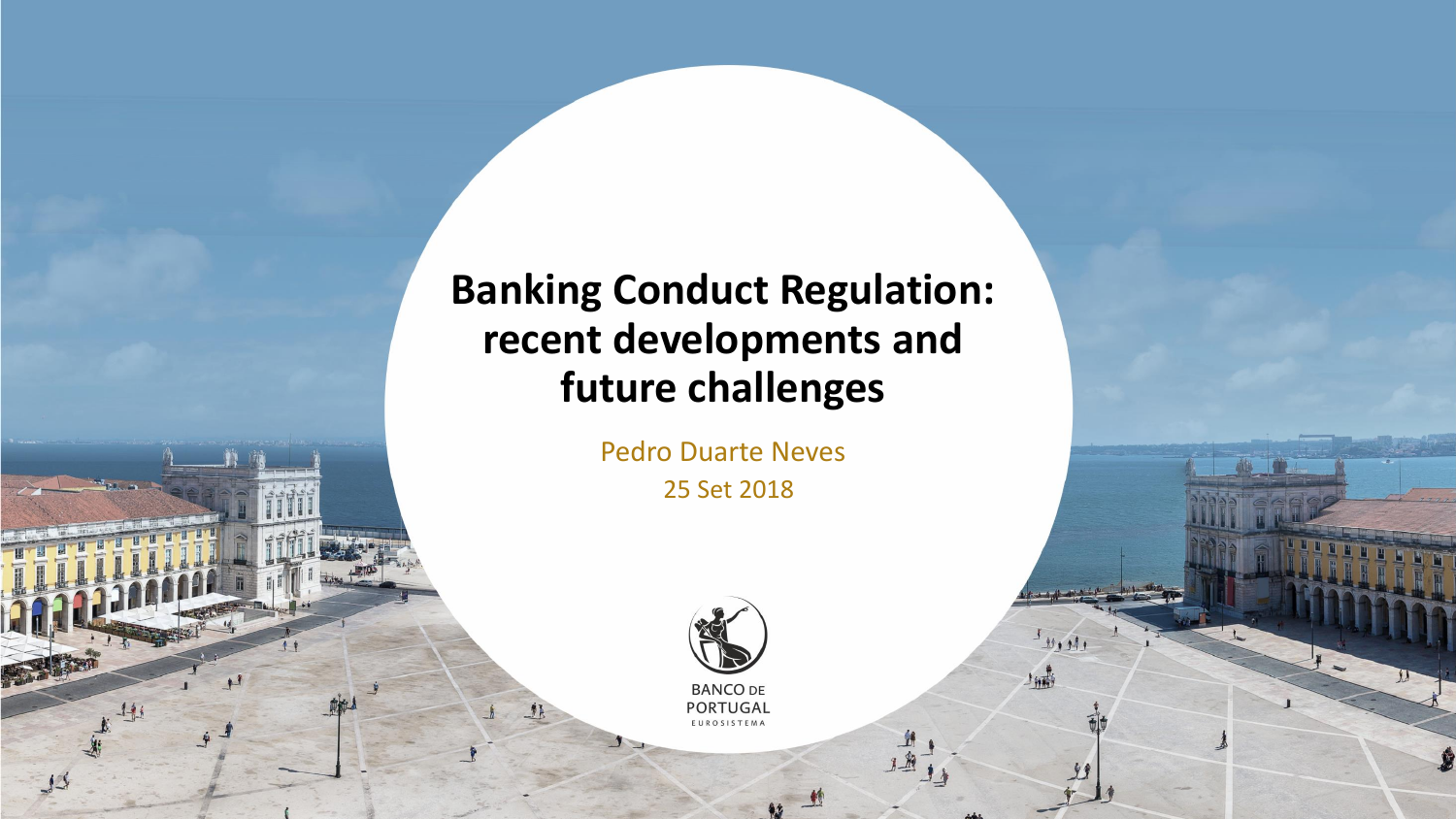**The EBA's current priorities on Banking Conduct**

- Protecting consumers
- Monitoring financial innovation
- Contributing to easy retail payments in the EU
- (Enhancing convergence in the supervion of consumer protection)

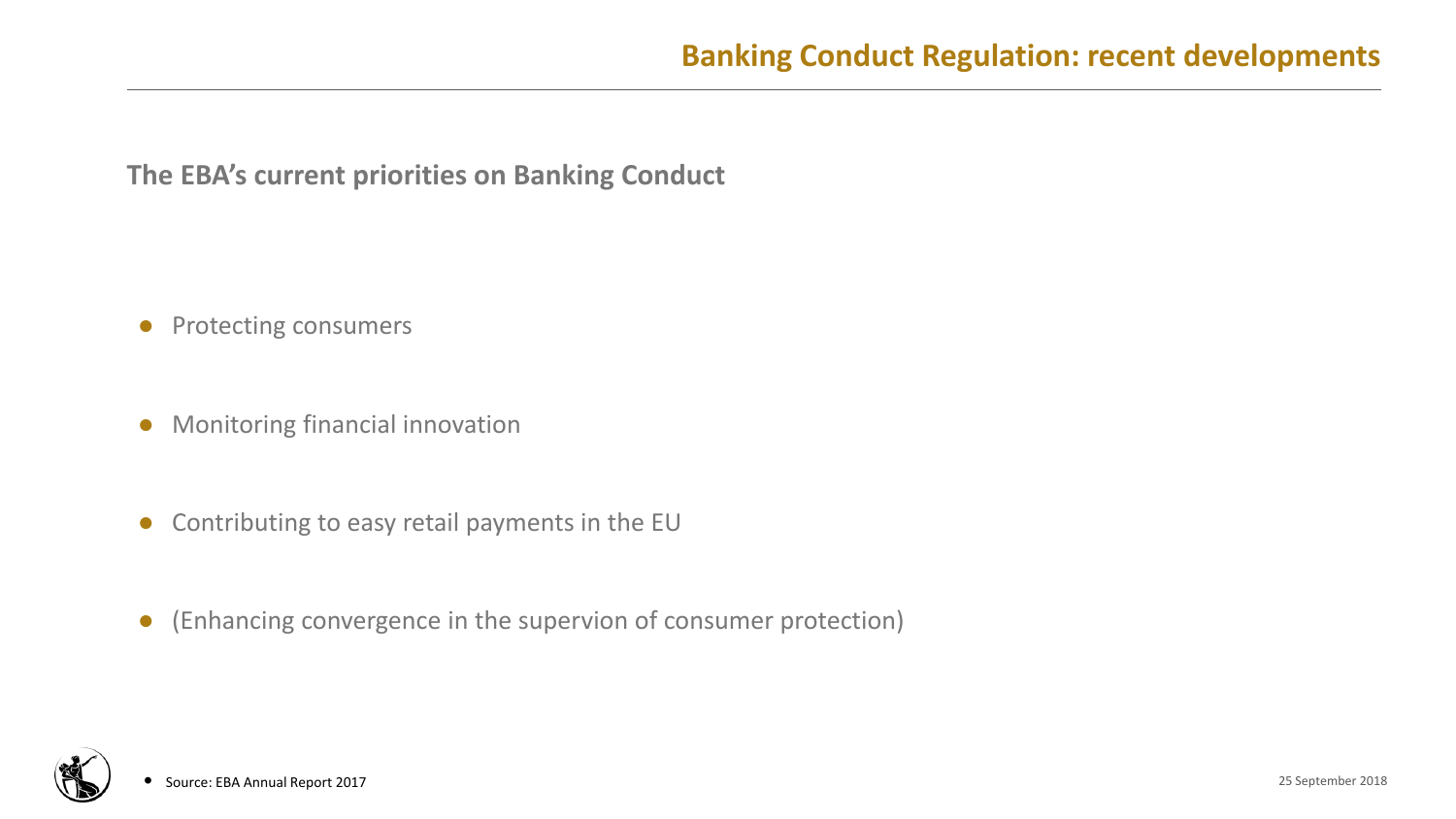### **Topical issues relevant for consumers in the EU**

- Over indebtedness
- Banking fees and costs
- Selling practices
- **•** Foreign currency loans
- Innovation in payments
- Alternative financial services providers
- Innovative uses of consumer data

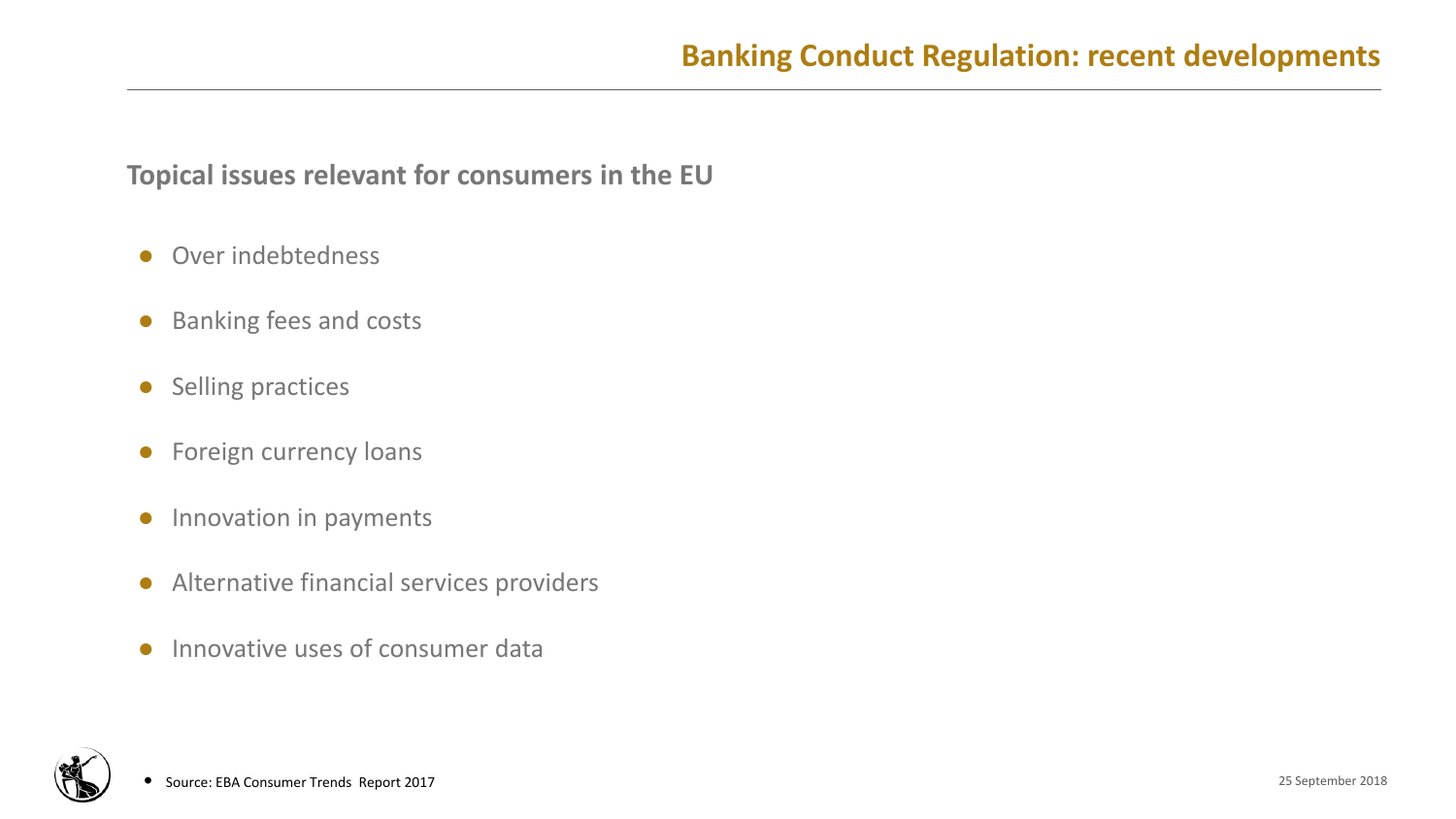**The EBA's Fintech Roadmap**

- **monitoring the regulatory perimeter**, including assessing **current authorisation and licencing approaches** to FinTech firms, analysing **regulatory sandboxes and innovation hubs** with a view to developing a set of best practices to enhance consistency and facilitate supervisory coordination;
- **monitoring emerging trends** and **analysing the impact** on incumbent institutions' business models and the prudential risks and opportunities arising from the use of FinTech in order to enhance **knowledge sharing**;
- **promoting best supervisory practices** on assessing **cybersecurity** and promoting a common **cyber threat testing framework**;
- **addressing consumer issues arising from FinTech**, in particular in the areas of unclear regulatory status of FinTech firms and related disclosure to consumers, potential national barriers preventing FinTech firms from scaling up services to consumers across the single market, and assessing the appropriateness of the current regulatory framework for **VCs**;
- **identifying and assessing ML/TF risks** associated with regulated FinTech firms, technology providers and FinTech solutions

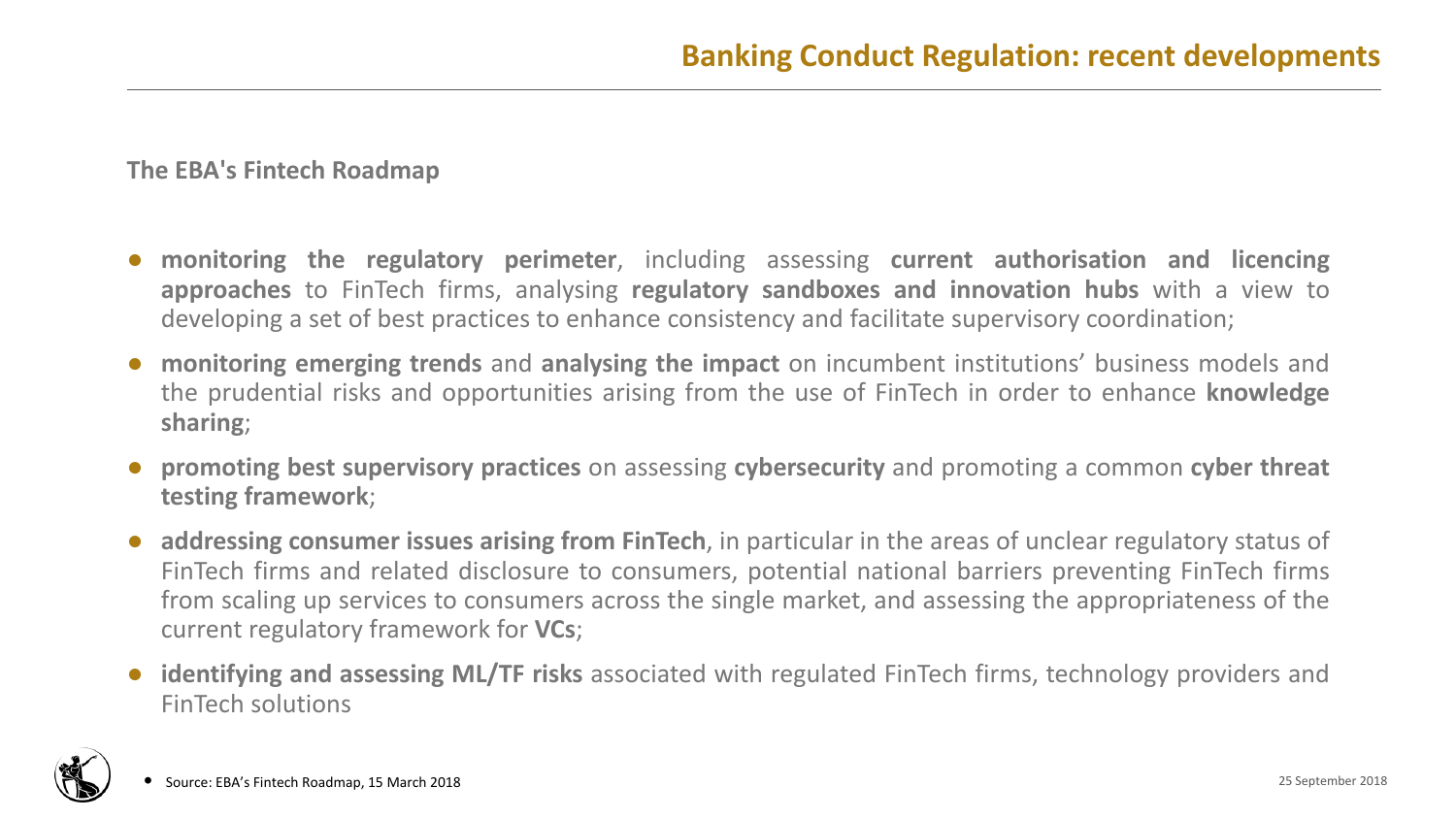**The EBA's Fintech Roadmap on Consumer Regulation**

#### **The EBA will conduct work in 2018 and 2019 on**

- Unclear regulatory status
- Cross-border issues
- Disclosure
- Automation in advice
- Alternative dispute resolution
- Financial exclusion in the context of big data algorithms

#### **In addition, the EBA will continue to monitor**

- Big Data
- National financial literacy initiatives
- Developments concerning the interaction between PSD2 and the GDPR
- The eIDAS regulation



• Source: EBA's Fintech Roadmap, 15 March 2018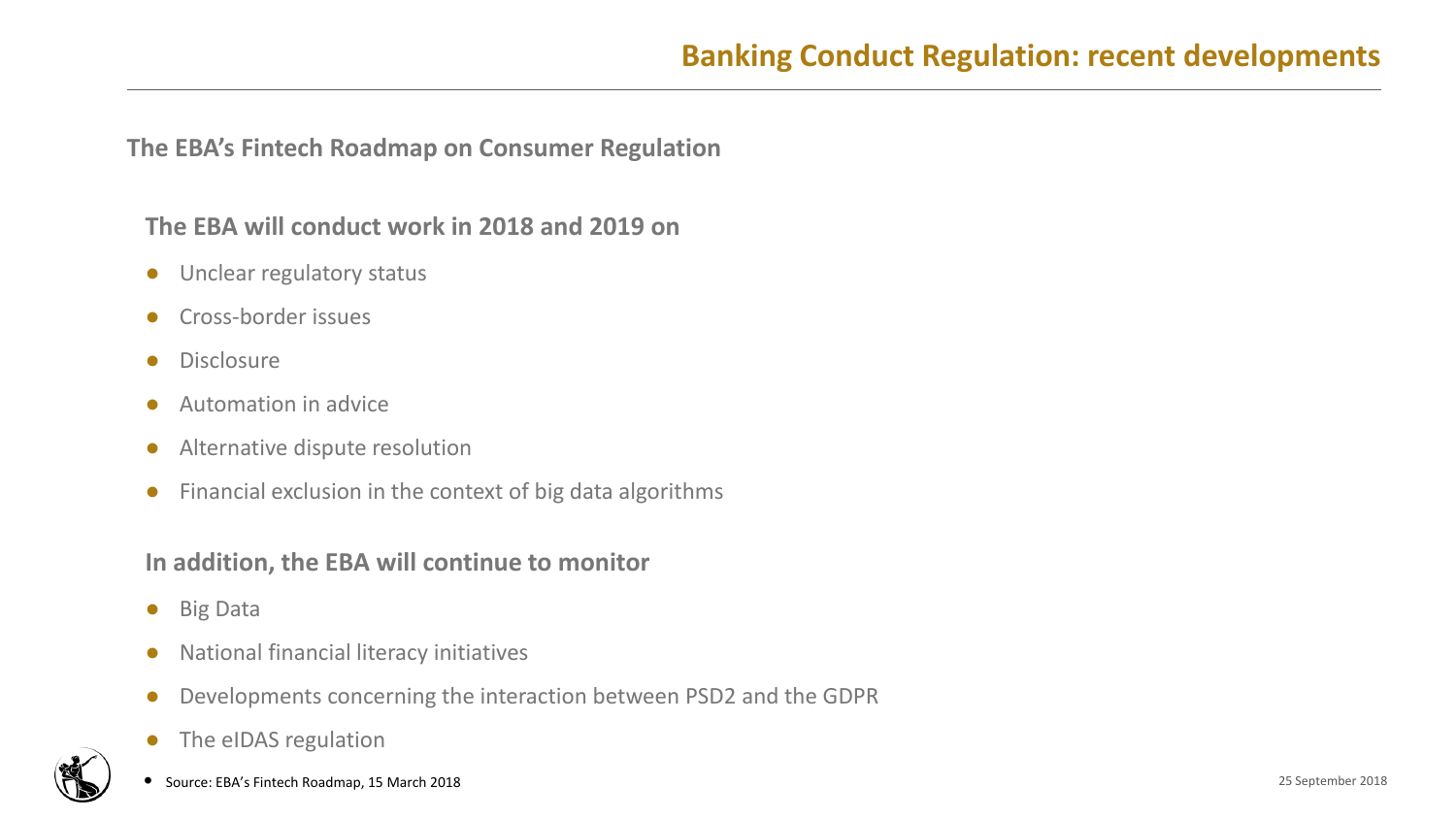### **The EBA's Fintech Roadmap**



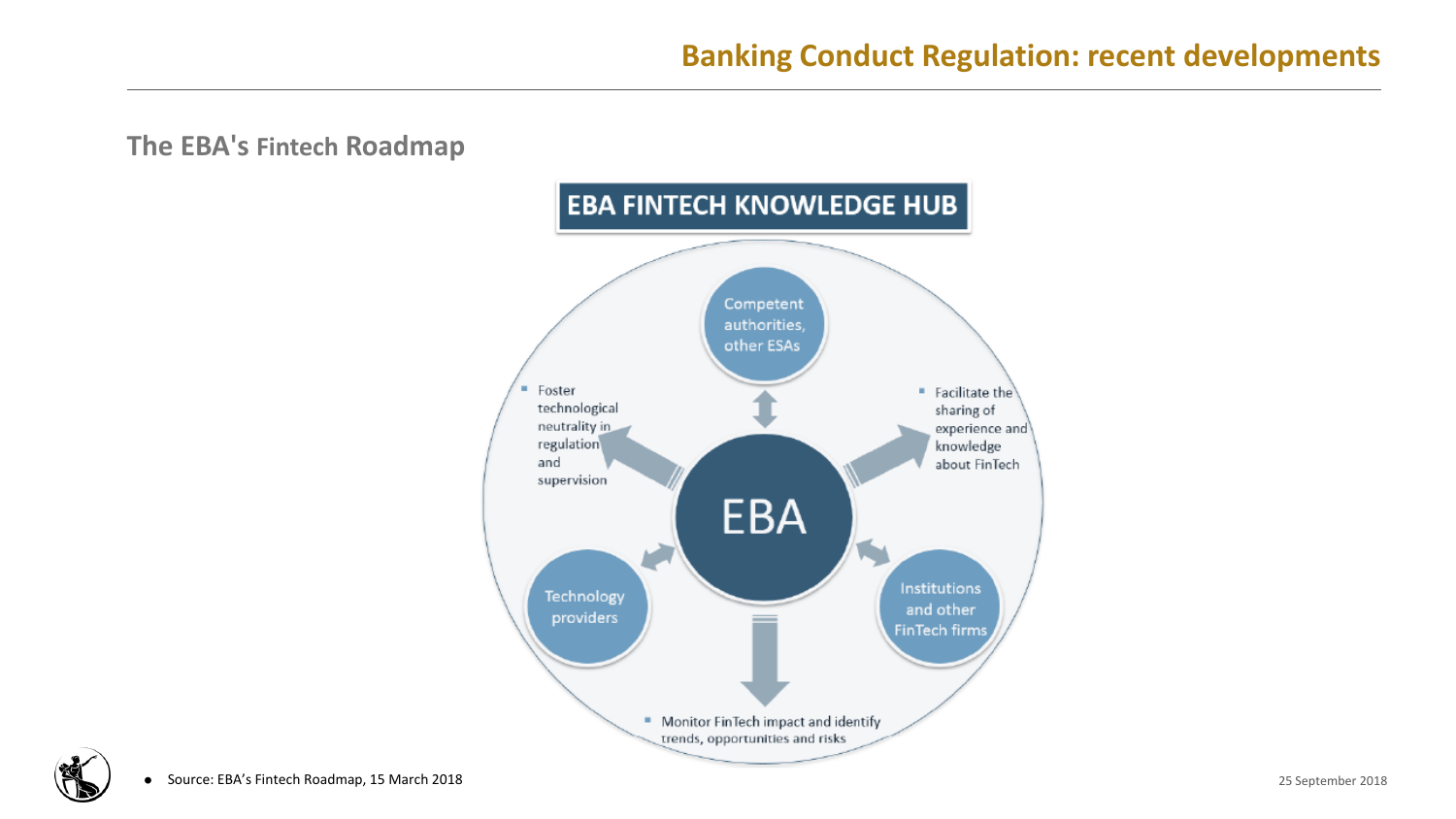**Key challenges**

- Mitigate the risks of occurrence of mis-selling of financial products
- Deal with cross-border issues
- Enhancing convergence in the regulation/supervision of consumer protection
- Enhance information provided to consumers for comparability purposes
- Monitor consumer vulnerability and access under the digitalization trend



•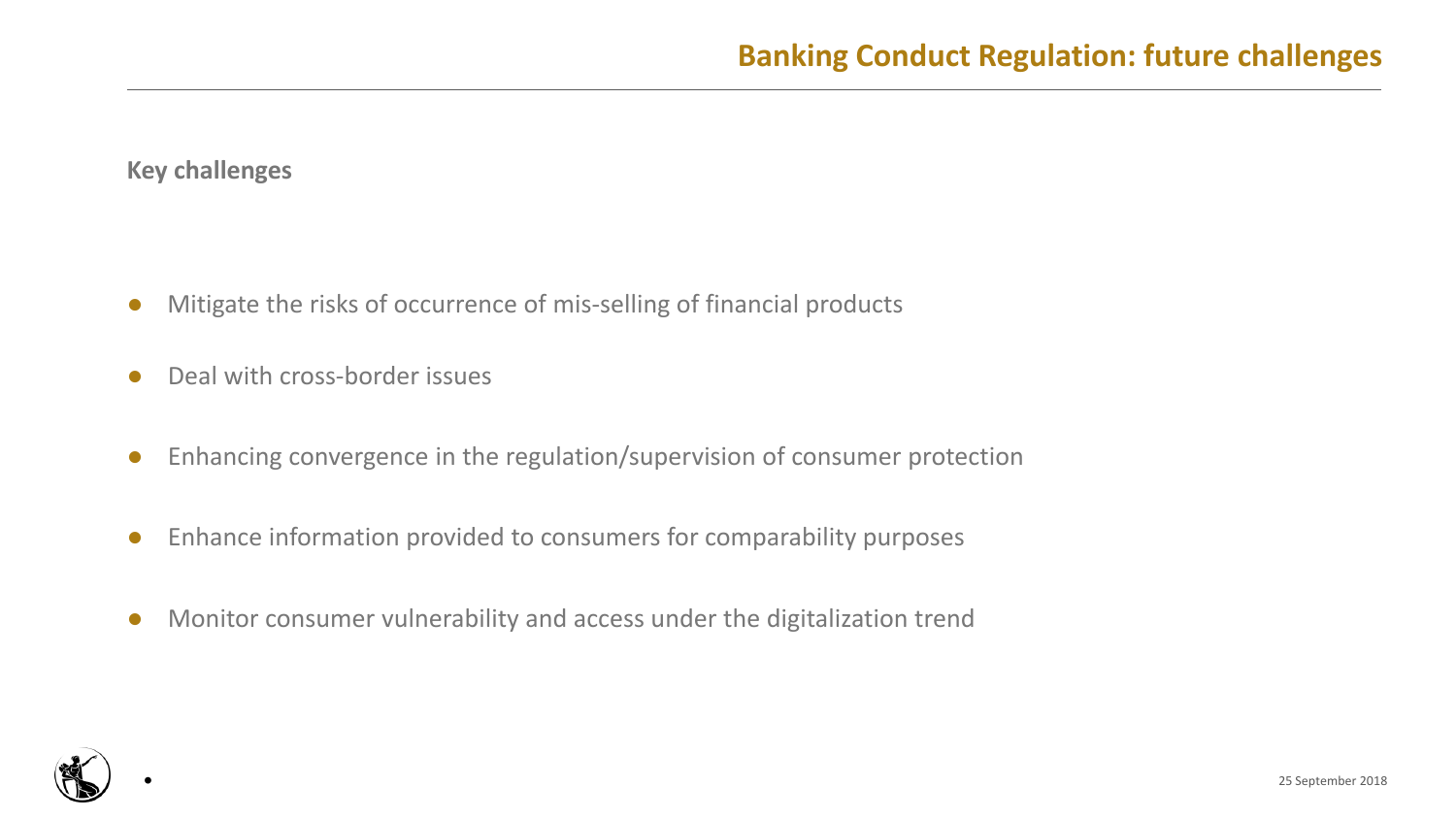**Key challenges on the regulation of Fintech**

**Find the appropriate balance between the benefits associated with innovation/competition and the risks on consumer protection/financial integrity**

- Technological neutrality
- Protection of individual privacy
- Prevent breaches in the supervisory infrastructure
- Protect confidence in the provision of financial services



•